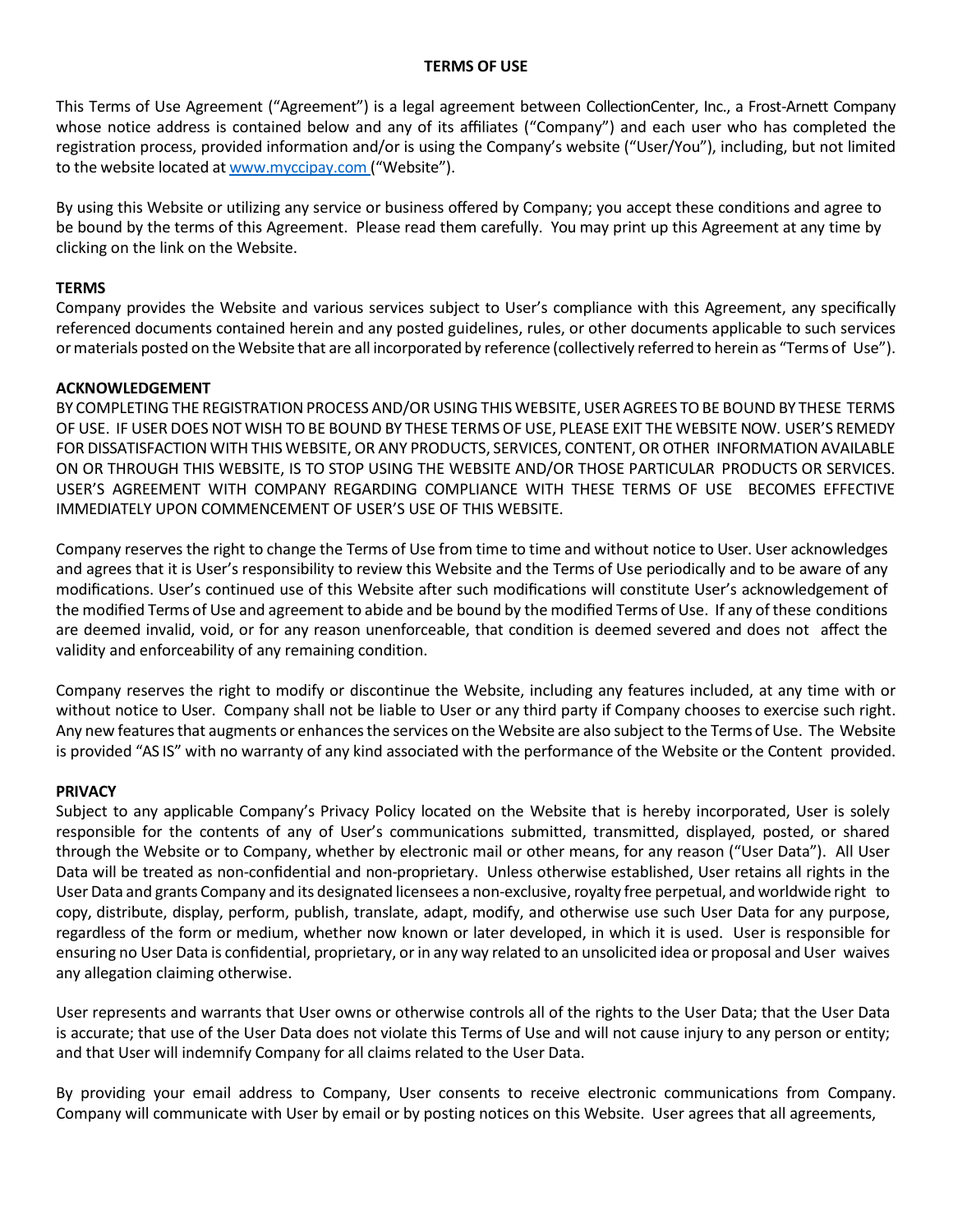notices, disclosures, and other communications that Company provides to User electronically, satisfies any legal requirement that such communications be in writing. User further agrees that by supplying the User's email to Company, User consents to receiving email communication from Company.

# **CONDUCT**

User's use of the Website is subject to all applicable laws and regulations. User agrees not to upload, share, post, or otherwise distribute or facilitate distribution of Content (defined below) or User Data that is or is used in a manner that is "Objectionable," including, without limitation, displaying any Content or posting any User Data that is illegal, obscene, threatening, defamatory, invasive of privacy, infringing of intellectual property rights, or otherwise injurious to third parties, consists of or contains software viruses, political campaigning, commercial solicitation, chain letters, mass mailings, or any form of "spam," includes a false e-mail address, impersonates any person or entity or otherwise misleads as to the origin of a card or other content. Company reserves the right, but has no obligation, to remove or edit such Objectionable User Data.

Company, at its sole discretion, may (a) immediately terminate the Services and the Terms of Use or otherwise restrict User's Services and/or (b) immediately remove any Objectionable User Data, with or without notice if User posts Objectionable User Data.

## **INTELLECTUAL PROPERTY**

"Content" is defined as including, without limitation, information, materials, products, content, design, compilation, magnetic translation, digital conversion organization, communications, software, photos, video, graphics, music, sounds and other material and services that relate to the Website or that can be viewed by Users on the Website including, without limitation, message boards, chat, other original content, text, communications,software, images, sounds, data, User Data, Registration Data or other information.

By accepting the Terms of Use, User acknowledges and hereby agrees that unless expressly stated otherwise, all Content is solely owned and the property of Company and protected by copyrights, trademarks, service marks, patents and/or other proprietary rights and laws including, without limitation the domain www.myccipay.com, the service mark CollectionCenter, Inc. and its design, and all other names, trademarks, service marks, logos, commercial symbols and styles used by Company in providing its products and/or services(collectively referred to as "Intellectual Property Rights").

User is granted a nonexclusive revocable limited license to access and make personal use of the Website and not to download (other than page caching) any Content provided on the Website, except with prior written consent of Company. User is granted a limited, revocable, and nonexclusive right to create a hyperlink to the Website so long as the link does not portray Company, or its products or services in a false, misleading, derogatory, or otherwise offensive matter. User may not use any of Company's Intellectual Property Rights, specifically any Company service mark, logo or other proprietary graphic without Company's express written permission. This license does not include any resale or commercial use of this Website or its contents; any derivative use of this Website or its Contents; or any use of data mining, robots, or similar data gathering and extraction tools. Notwithstanding the foregoing, User may not copy, commercialize, reproduce, modify, republish, upload, post, transmit, or distribute any of the Content from the Website in any form or by any means without prior written permission from Company or the specific content provider. User may not frame or utilize framing techniques to enclose any Intellectual Property Rights of Company without express written consent of Company. User may not use any meta tags or any other "hidden text" using Intellectual Property Rights without the express written consent of Company. User does not acquire ownership rights to any Content. Any unauthorized use of the Content is strictly prohibited and is a violation of Company's Intellectual Property Rights that may result in criminal or civil penalties and immediately terminates the permission or license granted by Company.

Neither Company nor the Affiliates warrant or represent that User's use of the Content or any other materials displayed on, or obtained through, the Website will not infringe the rights of third parties.

#### **USE OF MATERIALS**

User acknowledges the value of both Company's Intellectual Property Rights and the intellectual property rights of others. If at any time the User believes its copyright, trademark or other property rights have been infringed by a posting on the Website, the User shall immediately send notification to Company's "Designated Agent" that is identified below.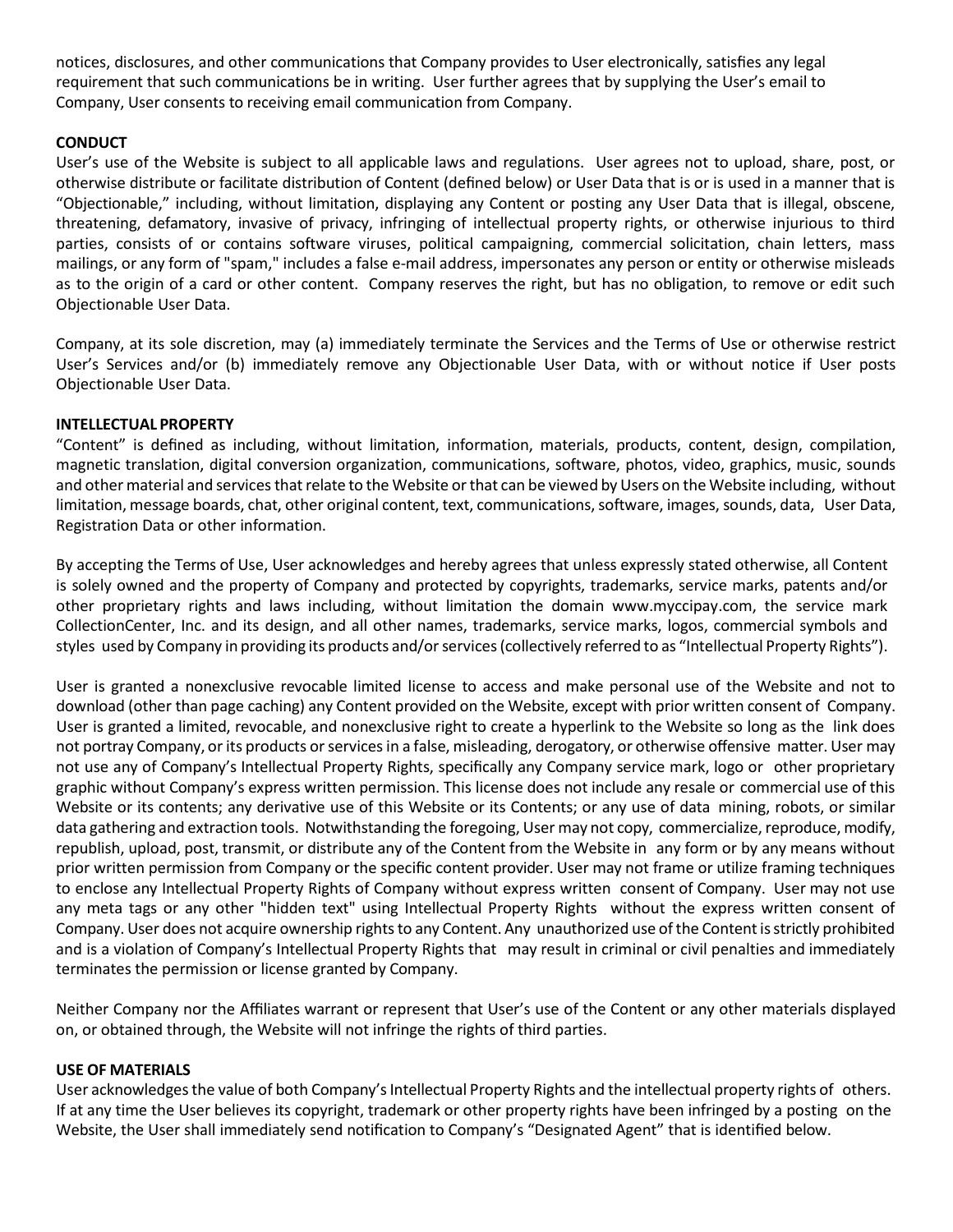#### **DESIGNATEDAGENT**

Pursuant to the Digital Millennium Copyright Act, 17 U.S.C. Sec. 512(c), Company' Designated Agent for notice of claims of copyright infringement can be reached as indicated below. Service of repeat infringers of copyright or of users about who repeat claims of copyright infringement are received will be terminated.

Designated Agent for Claimed Infringement General Counsel 2105 Elm Hill Pike, Suite 200 Nashville, TN 37210

User acknowledges and agrees that upon receipt of a notice of a claim of copyright infringement, Company may immediately remove the identified materials from the Website without liability to User or any other party and that the claims of the complaining party and the party that originally posted the materials will be referred to the United States Copyright Office for adjudication as provided in the Digital Millennium Copyright Act.

# **PRODUCT DESCRIPTIONS**

Company attempts to be as accurate as possible; however, Company does not warrant that product descriptions or other Content of this website is accurate, complete, reliable, current, or error-free. If a product offered by Company itself is not as described, User's sole remedy is to return the product in unused condition.

## **THIRD PARTY SITES AND INFORMATION**

The Website Content may link User to other sites on the Internet or include third party User Data, commentary, posts, blogs or otherwise include information, documents, software, materials and/or services provided by other parties ("Third Party Content"). Third Party Content may contain information or material that some people may find inappropriate or offensive. User Data and Third Party Content are not under Company's control and Company has no affiliation, does not endorse or take responsibility for any User Data or Third Party Content and User acknowledges that Company is not responsible for the accuracy, copyright compliance, legality, decency or any other aspect of the Third Party Content nor is Company responsible for errors or omissions in any references to other parties or their products and services. The inclusion of such Third Party Content does not imply endorsement of, or association with, the Third Party Content by Company.

# **DISCLAIMER OF WARRANTIES AND LIMITATION OF LIABILITY**

THIS WEBSITE AND ALL INFORMATION, CONTENT, MATERIALS, PRODUCTS (INCLUDING SOFTWARE) AND SERVICES INCLUDED ON OR OTHERWISE MADE AVAILABLE TO USER THROUGH THIS WEBSITE ARE PROVIDED BY COMPANY ON AN "AS IS" AND "AS AVAILABLE" BASIS, UNLESS OTHERWISE SPECIFIED IN WRITING. COMPANY MAKES NO REPRESENTATIONS OR WARRANTIES OF ANY KIND, EXPRESS OR IMPLIED, AS TO THE OPERATION OF THIS WEBSITE OR THE INFORMATION, CONTENT, MATERIALS, PRODUCTS (INCLUDING SOFTWARE) OR SERVICES INCLUDED ON OR OTHERWISE MADE AVAILABLE TO USER THROUGH THIS WEBSITE, UNLESS OTHERWISE SPECIFIED IN WRITING. USER EXPRESSLY AGREES THAT THE USER'S USE OF THIS WEBSITE IS AT USER'S SOLE RISK.

TO THE FULL EXTENT PERMISSIBLE BY APPLICABLE LAW, COMPANY DISCLAIMS ALL WARRANTIES, EXPRESS OR IMPLIED, INCLUDING, BUT NOT LIMITED TO, IMPLIED WARRANTIES OF MERCHANTABILITY, NONINFRINGEMENT AND FITNESS FOR A PARTICULAR PURPOSE. COMPANY DOES NOT WARRANT THAT THIS WEBSITE, INFORMATION, CONTENT, MATERIALS, PRODUCTS (INCLUDING SOFTWARE) OR SERVICES INCLUDED ON OR OTHERWISE MADE AVAILABLE TO USER THROUGH THISWEBSITE, THE SERVERS,OR E-MAIL SENT FROM COMPANYARE FREEOFVIRUSESOROTHERHARMFUL COMPONENTS. COMPANY WILL NOT BE LIABLE FOR ANY DAMAGES OF ANY KIND ARISING FROM THE USE OF THIS WEBSITE OR FROM ANY INFORMATION, CONTENT, MATERIALS, PRODUCTS (INCLUDING SOFTWARE) OR SERVICES INCLUDED ON OR OTHERWISE MADE AVAILABLE TO USER THROUGH THIS WEBSITE, INCLUDING, BUT NOT LIMITED TO DIRECT, INDIRECT, INCIDENTAL, PUNITIVE, AND CONSEQUENTIAL DAMAGES, UNLESS OTHERWISE SPECIFIED IN WRITING.

CERTAIN STATE LAWS DO NOT ALLOW LIMITATIONS ON IMPLIED WARRANTIES OR THE EXCLUSION OR LIMITATION OF CERTAIN DAMAGES. IF THESE LAWS APPLY TO YOU, SOME OR ALL OF THE ABOVE DISCLAIMERS, EXCLUSIONS, OR LIMITATIONS MAY NOT APPLY TO YOU, AND YOU MIGHT HAVE ADDITIONAL RIGHTS.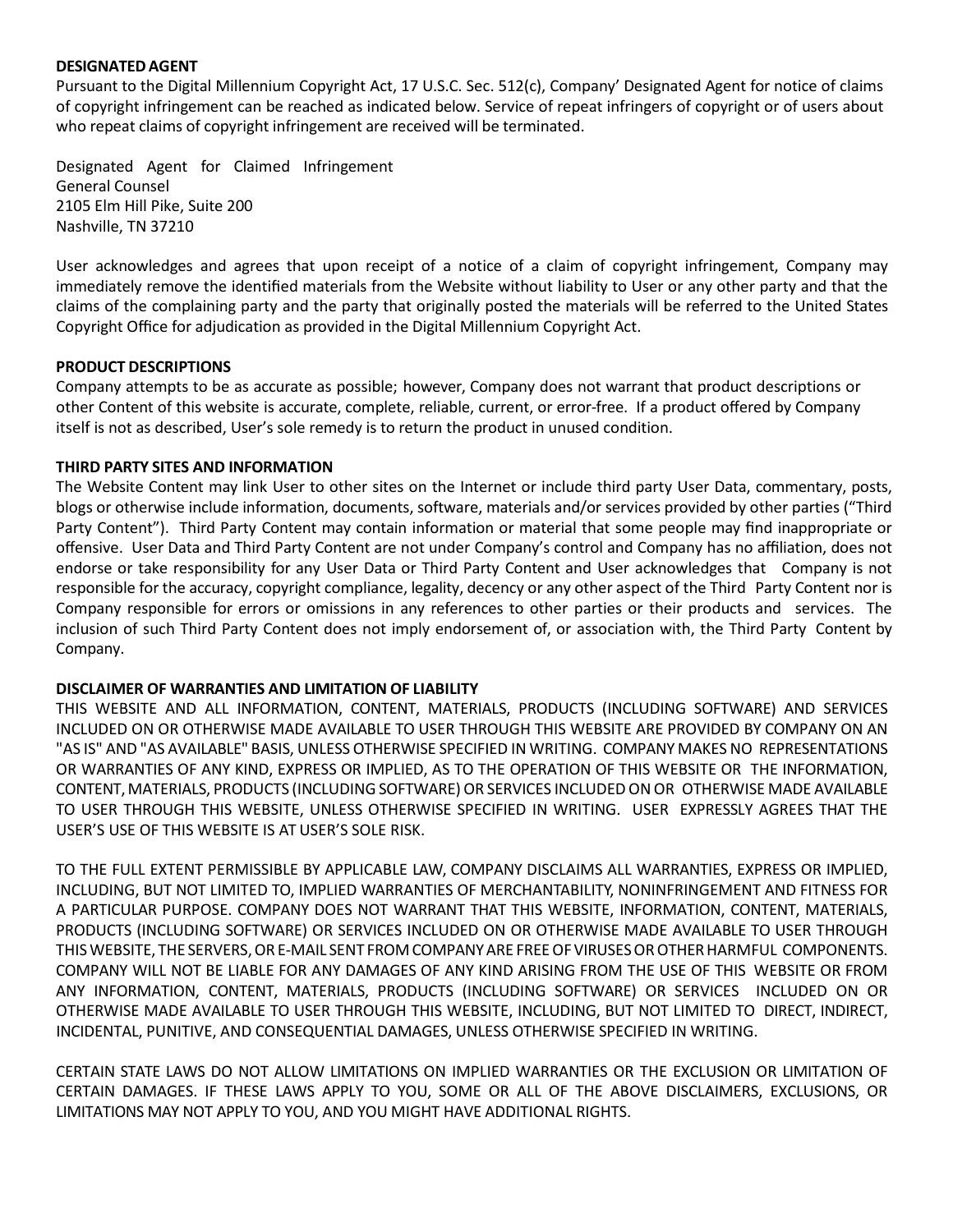Through User's use of the Website, User may have the opportunities to engage in commercial transactions with other users and vendors. User acknowledges that all transactions relating to any merchandise or services offered by any party, including, but not limited to the purchase terms, payment terms, warranties, guarantees, maintenance and delivery terms relating to such transactions, are agreed to solely between the seller or purchaser of such merchandize and services and User.

COMPANY MAKESNO WARRANTY REGARDINGANY TRANSACTIONS EXECUTED THROUGH,OR INCONNECTION WITH THE WEBSITE, AND USER UNDERSTANDS AND AGREES THAT SUCH TRANSACTIONS ARE CONDUCTED ENTIRELY AT USER'S OWN RISK. ANY WARRANTY THAT IS PROVIDED IN CONNECTION WITH ANY CONTENT, PRODUCTS, SERVICES, MATERIALS, OR INFORMATION AVAILABLE ON OR THROUGH THE WEBSITE IS PROVIDED SOLELY BY SUCH THIRD PARTY OR THROUGH A SEPARATE ACKNOWLEDGEMENT. COMPANY DOES NOT INCLUDE ANY EXPRESS PRODUCT WARRANTY WITHIN THE TERMS OF USE.

# **INDEMNIFICATION**

Upon a request by Company, User agrees to indemnify, defend and hold Company harmless from all liability, loss, claim and expense, including attorney's fees, related to User's violation of the Terms of Use or misuse of the Website. Company hereby reserves the right, at its own expense, to assume the exclusive defense and control of any matter otherwise subject to indemnification by User, in which event User will cooperate with Company in asserting any available defenses.

## **PRIVACY POLICY**

Company's Privacy Policy, as it may change from time to time, is a part of the Terms of Use. User is solely responsible for reviewing any privacy policy incorporated into the Terms of Use.

## **INTERNATIONALUSE**

Although the Website may be accessible worldwide, Company makes no representation that materials on the Website are appropriate or available for use in locations outside the United States and accessing them from territories where their contents are illegal is prohibited. Users who access the Website from other locations do so on their own initiative and are responsible for compliance with local laws. Any offer for any product, services and/or information made in connection with this Website is void where prohibited.

#### **TERMINATION OF USE**

User agrees that Company may, in Company's sole discretion, terminate or suspend User's access to all or part of the Website with or without notice and for any reason, including, without limitation, breach of the Terms of Use. Any suspected fraudulent, abusive or illegal activity may be grounds for terminating User's relationship and may be referred to appropriate law enforcement authorities. Upon termination or suspension, regardless of the reasons therefore, User's right to use the Content available on the Website immediately cease and User acknowledges and agrees that Company may immediately deactivate or delete User's account and all related information and files in User's account and/or bar any further access to such files or the Website. Company is not liable to User or any third party for any claims or damages arising out of any termination or suspension or any other actions taken by Company in connection therewith.

#### **ASSIGNMENT**

The Terms of Use may be automatically assigned by Company in its sole discretion. User may not resell, assign or transfer any of its rights or obligations under the Terms of Use, in whole or in part, without Company's prior written consent and any attempt to so resell, assign or transfer will be null and void.

#### **ATTORNEYS' FEES**

In any action, formal or informal, initiated by Company to enforce the Terms of Use, Company will be entitled to costs and attorneys' fees.

#### **INSUFFICIENT FUND FEES (NSF)**

The Company reserves the right to charge NSF fees where not prohibited by law and to the extent legally allowable.

#### **INTERPRETATION**

If a court finds any provision of the Terms of Use invalid or unenforceable, the remainder of the Terms of Use shall be interpreted so as to best affect the intent of the Parties or the Parties agree that the maximum period or scope legally